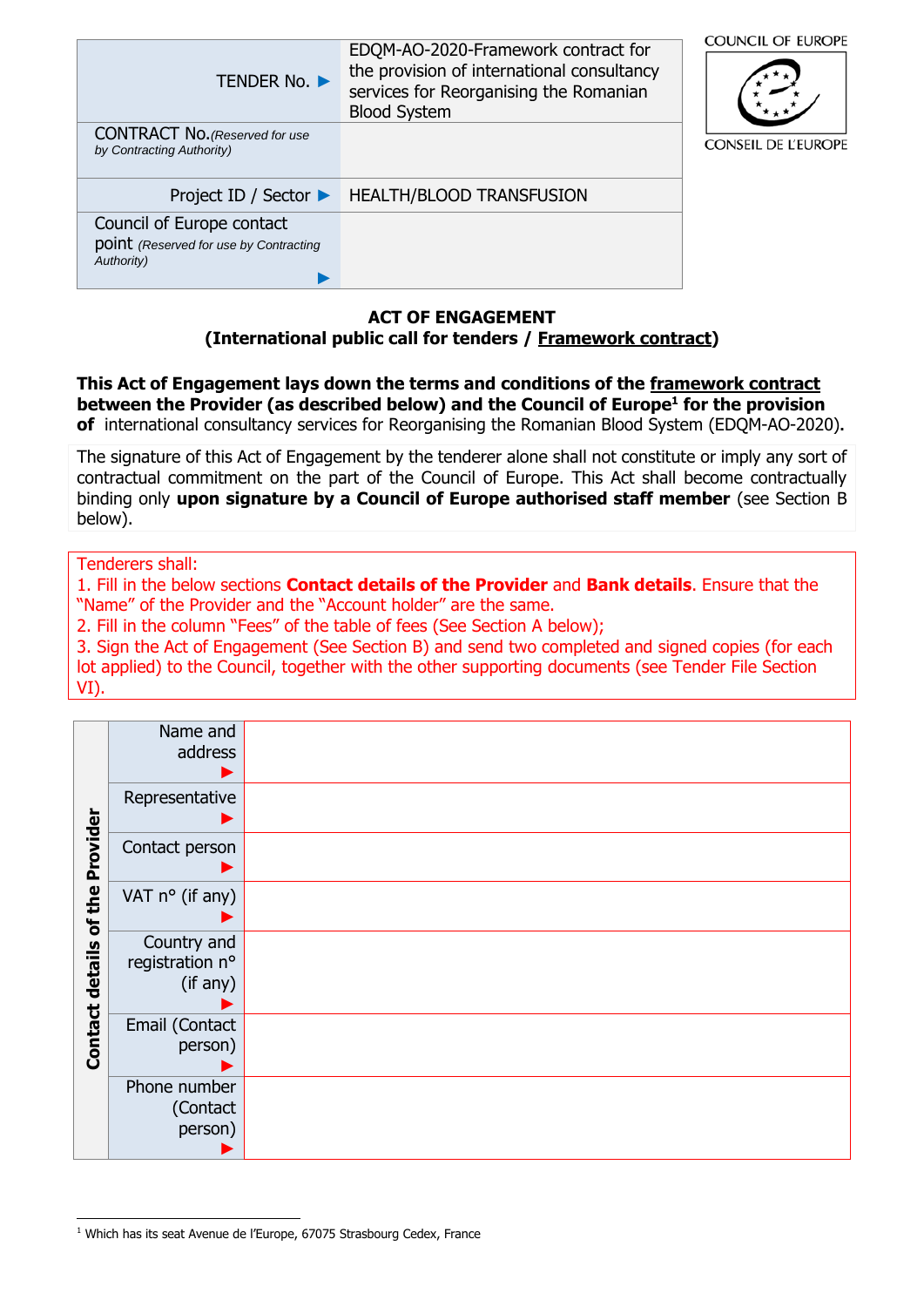|                     |                     |                                | 2/13 |
|---------------------|---------------------|--------------------------------|------|
|                     | Account holder      |                                |      |
|                     | ▶                   |                                |      |
|                     |                     | Full bank                      |      |
|                     | IBAN n°             | account n°                     |      |
|                     | (if available)      | (for non-IBAN                  |      |
| <b>Bank details</b> |                     | countries only)                |      |
|                     |                     |                                |      |
|                     | Bank name           | <b>BIC/SWIFT</b>               |      |
|                     | and Branch          | Code                           |      |
|                     |                     |                                |      |
|                     | <b>Bank Address</b> | Account                        |      |
|                     |                     | currency $\blacktriangleright$ |      |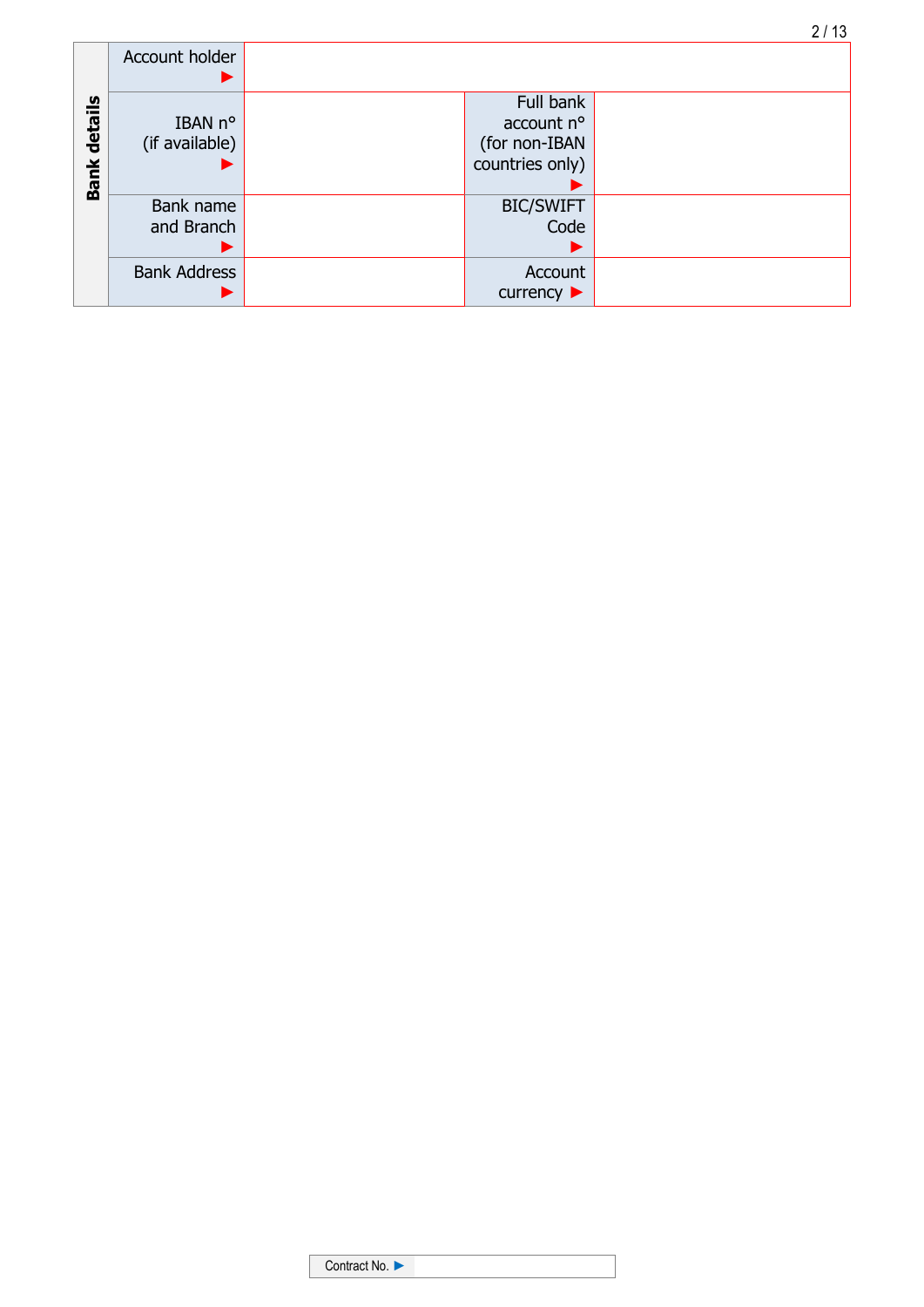## **A. Terms of reference/Table of unit fees**

This call for tenders will give rise to a multi-operator framework contract to provide expertise and consultancy services to support the reorganisation of the Romanian Blood System at an overall, allinclusive price, with:

- a maximum of 6 providers ("pre-selected providers"') for lot  $n^o1$ ,
- a maximum of 4 providers ("pre-selected providers"") for lot  $n^{\circ}2$ ,
- a maximum of 4 providers ("pre-selected providers"") for lot  $n^{\circ}3$ ,

provided that there are sufficient candidates satisfying the exclusion and eligibility criteria.

The fees indicated below will be applicable throughout the duration of the Framework Contract. Prices are indicated in Euros without VAT. For the VAT regime to be mentioned on the invoice(s), please refer to Article 4.2 of the Legal Conditions (See Section C. below).

**Important: Tenderers proposing fees above the exclusion level indicated in the Table of fees (400€ per day) will be entirely and automatically excluded from the tender procedure.]**

It is possible to bid for more than one lot. Experts wishing to bid for 2 or more lots should submit a single bid together with one Act of Engagement per lot.

The contract will be broken down into 3 lots. There will be one framework contract for each lot: The Provider shall indicate its proposed fee(s) in the box(es) below.



| Type(s) of Units $\blacktriangledown$                                                                                                                                                                                                                                                                                                                                                                                                                                                                              | <b>Units Fees</b> | <b>Exclusion</b><br><b>level</b> | <b>Maximum</b><br>number of<br>providers<br>to be<br>selected |
|--------------------------------------------------------------------------------------------------------------------------------------------------------------------------------------------------------------------------------------------------------------------------------------------------------------------------------------------------------------------------------------------------------------------------------------------------------------------------------------------------------------------|-------------------|----------------------------------|---------------------------------------------------------------|
| Lot 1: Provision of expertise and consultancy<br>service to develop restructuring proposals for the<br>Romanian Blood System, action plans, including<br>several scenario) to implement the restructuration<br>proposals for the restructuation of the regulatory<br>oversight and 2 strategic BEs and/or developing<br>action plan for developing training and education<br>programmes, including contribution to finetuning<br>of the overall project scope, governance, working<br>methodology for the outputs. |                   | 400                              | 6                                                             |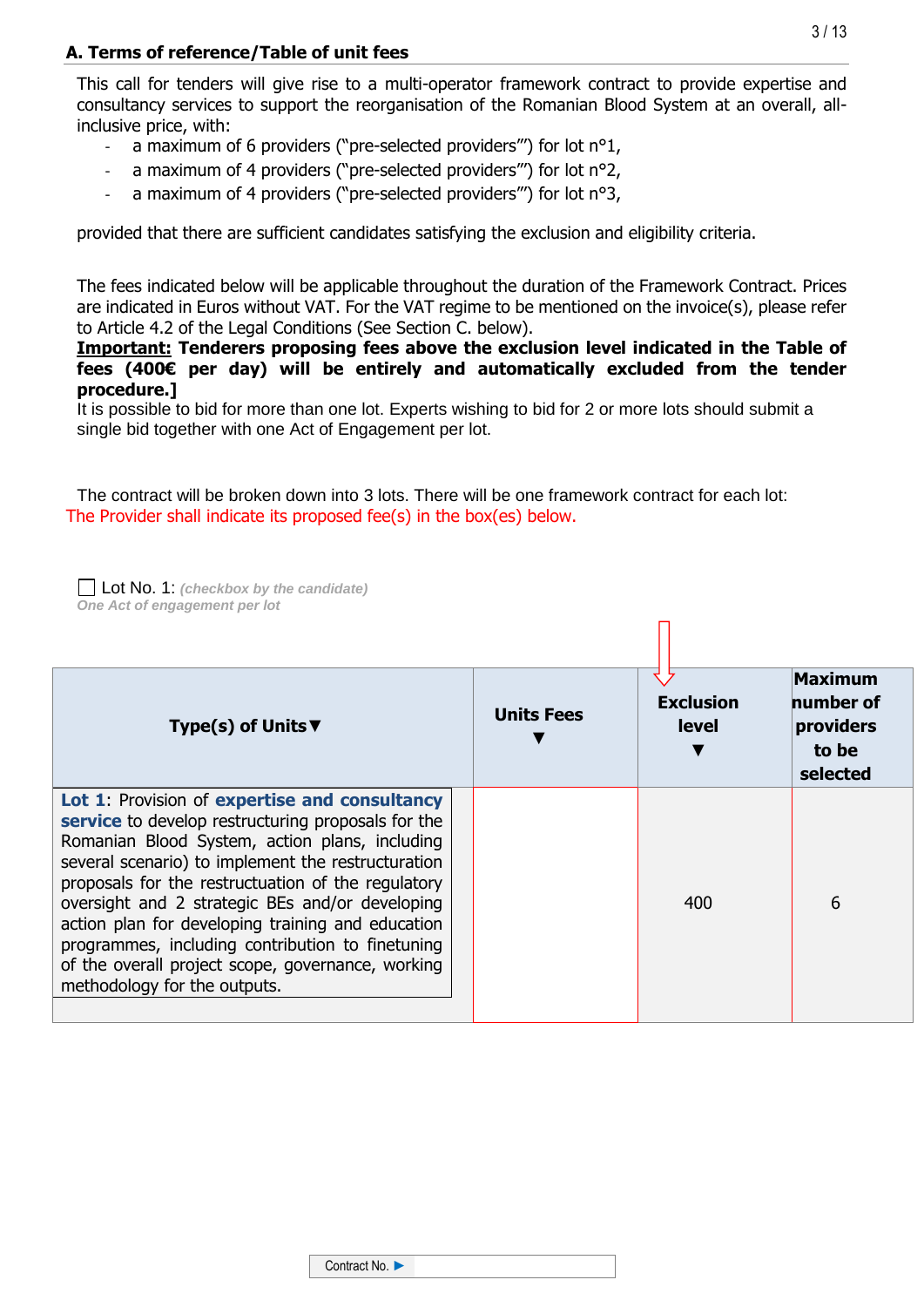| Type(s) of Units $\blacktriangledown$                                                                                                                                                                                                                                                                                                                                                                                                     | <b>Units Fees</b> | <b>Exclusion</b><br>level | <b>Maximum</b><br>number of<br>providers to<br>be selected |
|-------------------------------------------------------------------------------------------------------------------------------------------------------------------------------------------------------------------------------------------------------------------------------------------------------------------------------------------------------------------------------------------------------------------------------------------|-------------------|---------------------------|------------------------------------------------------------|
| Lot 2: Provision of expertise and consultancy service<br>to develop business requirements (including AS-IS, TO BE<br>models and Business requirements) for the design or<br>redesign of the vein to vein IT system used by Romanian BE<br>and HBBs and providing guidance on preparing a tender<br>application, including contribution to finetuning of the<br>overall project scope, governance, working methodology for<br>the outputs. |                   | 400                       | 4                                                          |

Lot No. 3: *(checkbox by the candidate) One Act of engagement per lot*

| Type(s) of Units $\blacktriangledown$                                                                                                                                                                                                                                                                                                                                                             | <b>Units Fees</b> | <b>Exclusion</b><br><b>level</b> | <b>Maximum</b><br>number of<br>providers to be<br>selected |
|---------------------------------------------------------------------------------------------------------------------------------------------------------------------------------------------------------------------------------------------------------------------------------------------------------------------------------------------------------------------------------------------------|-------------------|----------------------------------|------------------------------------------------------------|
| Lot 3: Provision of expertise and consultancy<br>service to develop a 5 years investment plan (including<br>infrastructure, equipment, material<br>and<br>transport/logistics for the RBS) and providing guidance<br>on how to perform a cost and economic analysis,<br>including contribution to finetuning of the overall project<br>scope, governance, working methodology for the<br>outputs. |                   | 400                              | 4                                                          |

# **B. Declaration of Agreement and Signature**

I, the undersigned, acting on my own behalf or as a representative of the Provider indicated below, hereby:

- declare having the authority to represent the Provider;
- declare that the information provided to the Council under this procedure is complete, correct and truthful.
- acknowledge, in signing this document, that I have been notified that if any of the statements made or information provided prove to be false, the Council reserves the right to exclude the tender concerned from the procedure or to terminate any existing contractual relations related to the latter;
- express consent to any audit or verification that the Council may initiate by any means on the information provided under this procedure;
- declare that neither I or the Provider I represent is in any of the situations listed in the exclusion criteria as reproduced in the Tender File;
- declare that neither I, nor the Provider I represent, are in a situation of a conflict of interests or a potential conflict of interest in relation to this procedure. I have been notified and understand

Contract No. ►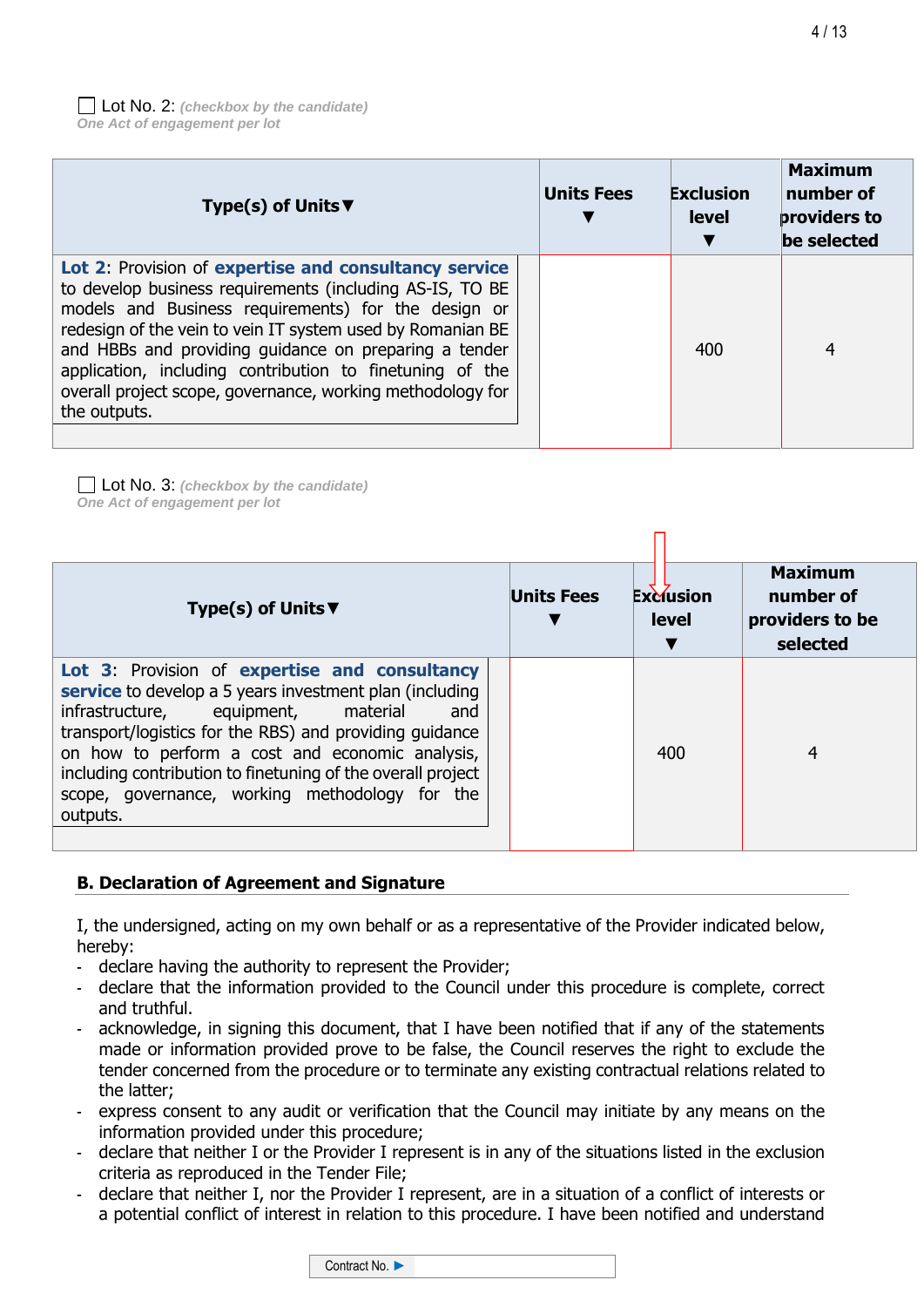that a conflict of interests may arise, in particular, from economic interests, political or national affinities, emotional or family ties or any other type of shared relationship or interest;

- undertake to update the Council with significant information changes within a reasonable time. Significant information changes include, but are not limited to change of legal status, ownership, name and address, loss of licence of registration, filing bankruptcy, suspension or debarment by any national or local governmental agency or assimilated, inclusion in the lists of persons or entities subject to restrictive measures applied by the European Union (available at [www.sanctionsmap.eu\)](http://www.sanctionsmap.eu/);
- accept without any derogation all the terms of the Legal Conditions as reproduced in the present document and understand that its signature **shall constitute signature of the contract** with the Council subject to the selection of the tender by the Council and the signature of this Act by a representative of the Council.

Sign the Act of Engagement and send two completed and signed copies (for each lot applied) to the Council, together with the other supporting documents (see Terms of Reference Section VI).

|           | <b>For the Provider</b>                     |    | For the Council of Europe <sup>2</sup> |    |
|-----------|---------------------------------------------|----|----------------------------------------|----|
|           | Provider $\blacktriangleright$              |    | Signatory (Name,                       |    |
|           | Signatory▶                                  |    | Function and Entity)                   |    |
|           | Place of<br>signature $\blacktriangleright$ | In | Place of signature                     | In |
| Signature | Date of<br>signature $\blacktriangleright$  |    | Date of signature                      |    |
|           | Signature▶                                  |    | Signature                              |    |

<sup>5</sup> / 13

 $\overline{a}$ <sup>2</sup> On behalf of the Secretary General of the Council of Europe.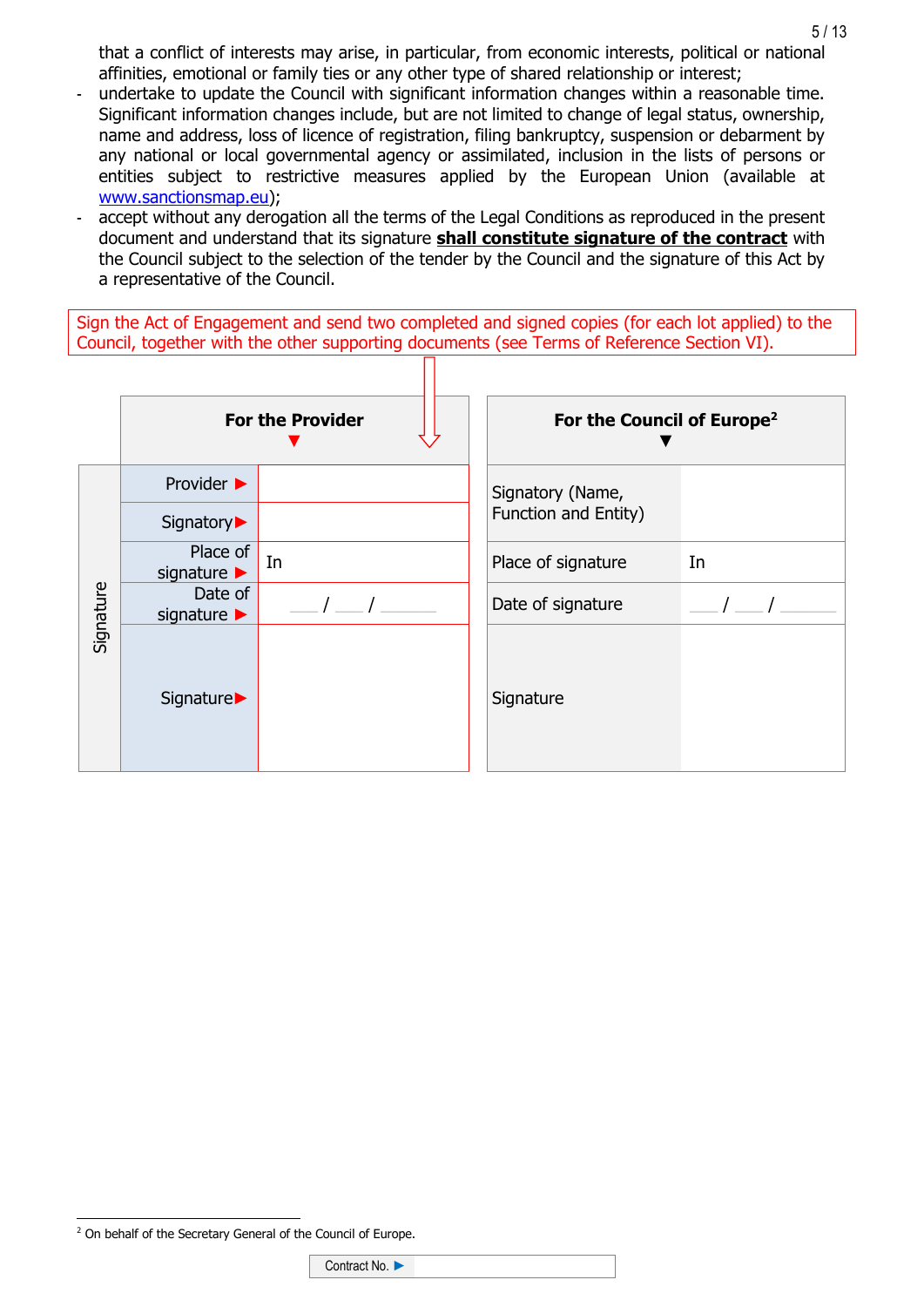# **C. Legal Conditions**

#### **ARTICLE 1 – GENERAL PROVISIONS**

1.1 The Provider undertakes, on the conditions and in the manner laid down by common agreement hereafter excluding any accessory verbal agreement, to provide the list of Deliverables reproduced in the Terms of reference (see Section A above) related to the present contract and in the tender submitted by the Provider.

1.2 The present contract is composed, by order of precedence, of: a) the Act of Engagement, in its entirety (cover page, Sections A and B and the present Legal Conditions) and any subsequent Order; and b) the Terms of Reference; and its annexes c) the tender submitted by the Provider.

- 1.3 Any general purchasing terms and conditions of the Provider shall never prevail over these legal conditions. Any provision proffered by the Provider in its documents (general conditions or correspondence) conflicting with the clauses of these legal conditions shall be deemed void, except for any clauses which may be more favourable to the Council.
- 1.4 For the purposes of this Contract:
	- a) "Contract" shall refer to the documents described in 1.2, above;
	- b) "Council" shall mean the Council of Europe;
	- c) "Deliverables" shall mean the services or goods as described in the Terms of reference;
	- d) "Parties" shall mean the Council and the Provider;

e) "Provider" shall mean the legal or physical person selected by the Council for the provision of the Deliverables. This person may equally be referred to as the "Service Provider" or the "Consultant".

#### **ARTICLE 2 – DURATION**

The contract shall be effective from the date of signature by both parties, for a period until the 30 November 2022. It is tacitly renewable 4 times, for periods of 03 months (maximum validity until 30 November 2023).

A decision not to renew the contract may be taken by the Contracting Authority. In such case it shall be notified to the Contractor by registered letter with acknowledgement of receipt at least 1 month before renewal date.

The Contractor cannot refuse the renewal of the contract.

The Deliverables shall be executed in accordance with the timeframe indicated in the Terms of reference and in any subsequent Order form.

#### **ARTICLE 3 – OBLIGATIONS OF THE PROVIDER**

### **3.1 General obligations**

- 3.1.1. The Provider bears sole responsibility for all the decisions made and the human, technical, logistic and material resources used in the context of the Contract in order to provide the Deliverables, with due respect for the Council of Europe's needs and constraints, as contractually defined.
- 3.1.2. The Provider recognises that it is subject to a general obligation to provide advice, including, but not limited to, an obligation to provide any relevant information or recommendations to the Council. In this context, the Provider shall supply to the Council all the advice, warnings and recommendations necessary particularly in terms of quality of Deliverables, security and compliance with professional standards. The Provider also undertakes to inform the Council as soon as it becomes aware, during the execution of the Contract, of any initiatives and/or adopted laws and regulations, policies, strategies or action plans or any other development related to the object of the Contract.

#### **3.2 Intellectual services**

- 3.2.1. The provisions of Articles 3.2.2 to 3.2.10 shall apply insofar as the contract concerns the provision of intellectual services.
- 3.2.2. Unless agreed otherwise by the Parties, any written documents prepared by the Provider under the contract shall be written in English and produced on a word processing file. In case the Parties agree that a written document shall be prepared in a language other than English or French, a summary in English or French shall be included in the said document.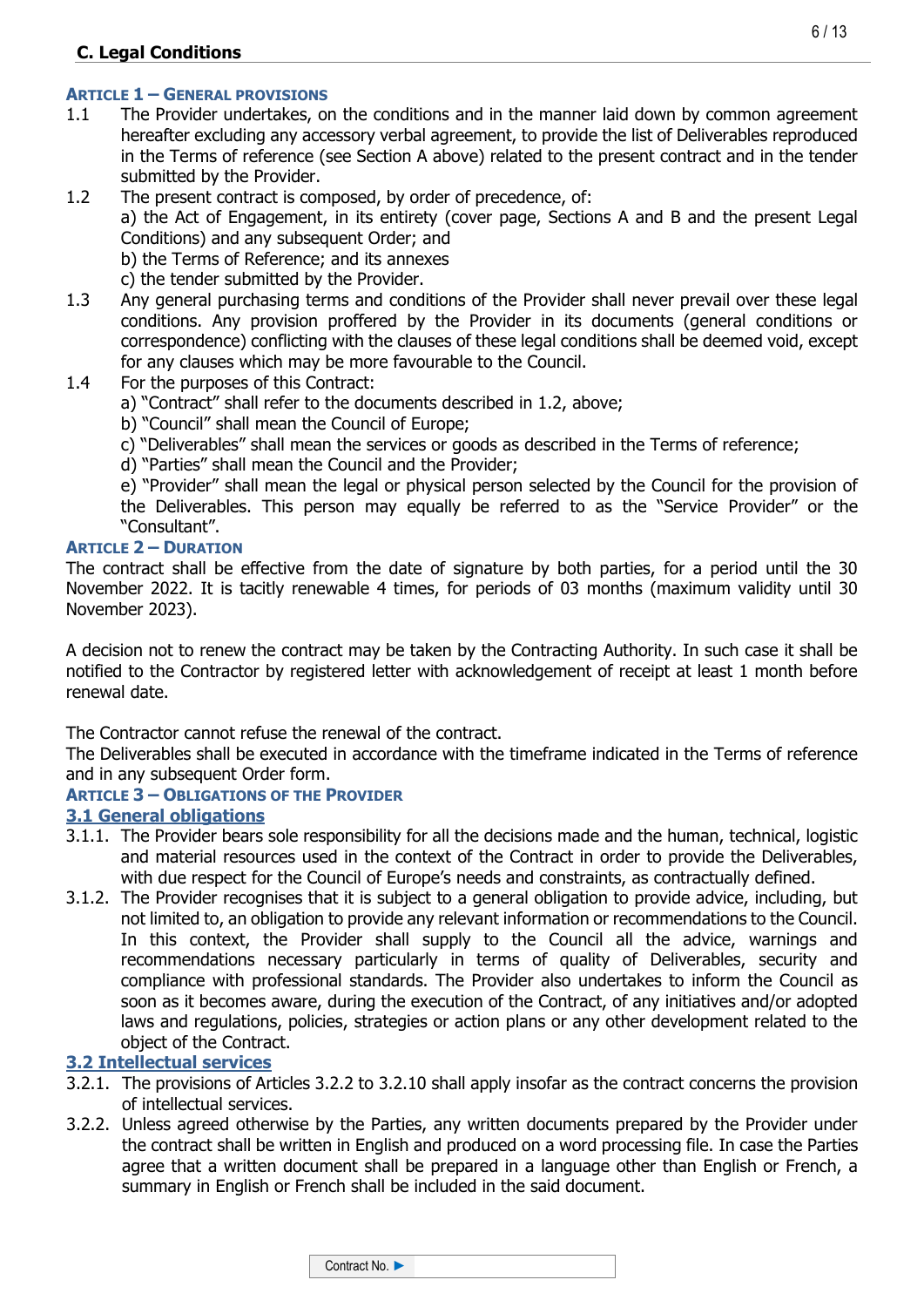- 3.2.3. Unless agreed otherwise by the Parties, all written documents of more than 1,500 words shall be preceded or accompanied by a text summarising the subject and main conclusions and shall not, unless specifically required, exceed 5,000 words.
- 3.2.4. The Provider guarantees that the Deliverables conform to the highest academic standards.
- 3.2.5. The Provider cedes irrevocably and exclusively to the Council throughout the entire world and for the entire period of copyright protection, all rights on the Deliverable(s) produced as a result of the execution of the present contract. Such rights shall include in particular the right to use, reproduce, represent, publish, adapt, translate and distribute – or to have used, reproduced, represented, published, adapted, translated and distributed - in any country, in any language, in any form and on any kind of support, including on a CD-ROM or the Internet, the said Deliverables, or any part thereof.
- 3.2.6. The Council reserves the right to exercise the above-mentioned rights for any purpose falling within its activities.
- 3.2.7. The Provider guarantees that use by the Council of the Deliverable(s) produced as a result of the execution of the present contract will not infringe the rights of third parties. However, should the Council incur liability as the result of any such infringement; the Provider will compensate it in full for any damage it may suffer in consequence.
- 3.2.8. Notwithstanding the provision in Article 3.2.5 above, the Council may, on prior application by the Provider, authorise the Provider to use the Deliverable(s) referred to above. When giving the Provider such authority, the Council will inform the Provider of any conditions to which such use may be subject.
- 3.2.9. Any intellectual property rights of the Provider over methods, knowledge and information which are in existence at the date of the conclusion of the Contract and which are comprised in or necessary for or arising from the performance of the Contract shall remain the property of the Provider. However, in consideration of the fees payable pursuant to the Contract the Provider hereby grants the Council a non-exclusive and free licence for the entire world and for the entire period of protection by the applicable intellectual property rights law for the use of such methods, knowledge and information insofar as they are an integral part of the Deliverable(s).
- 3.2.10. If the Deliverable(s) result(s) in the provision of a training session, and provided the training materials are not the property of the Council, the Provider shall grant the participants in the training a non-exclusive licence for the entire world and for the entire period of protection by the applicable intellectual property rights law for their own professional use of those training materials.
- 3.2.11. The Provider undertakes to provide to the EDQM/Council, all the services described in the call for tender
- 3.2.12. It undertakes, where applicable, to supply to the EDQM the deliverables in the formats/medium specified in the order.

### **3.3 Health and social insurance of the Provider or its employees**

The Provider shall undertake all necessary measures to arrange for health and social insurance during the entire contract. The Provider acknowledges and accepts in this regard that the Council shall not assume any responsibility for any health and social risks concerning illness, maternity or accident which might occur during the performance of work under the contract.

### **3.4 Fiscal obligations**

The Provider undertakes to inform the Council about any change of its status with regard to VAT, to observe all applicable rules and to comply with its fiscal obligations in:

a) submitting a request for payment, or an invoice, to the Council in conformity with the applicable legislation;

b) declaring all fees received from the Council for tax purposes as required in his/her/its country of fiscal residence.

### **3.5 Loyalty and confidentiality**

- 3.5.1. In the performance of the present contract, the Provider will not seek or accept instructions from any government or any authority external to the Council. The Provider undertakes to comply with the Council's directives for the completion of the Deliverables and to refrain from any word or act that may be construed as committing the Council.
- 3.5.2. The Provider shall observe the utmost discretion in all matters concerning the contract, and particularly any matters or data that have been or are to be recorded that come to the Provider's

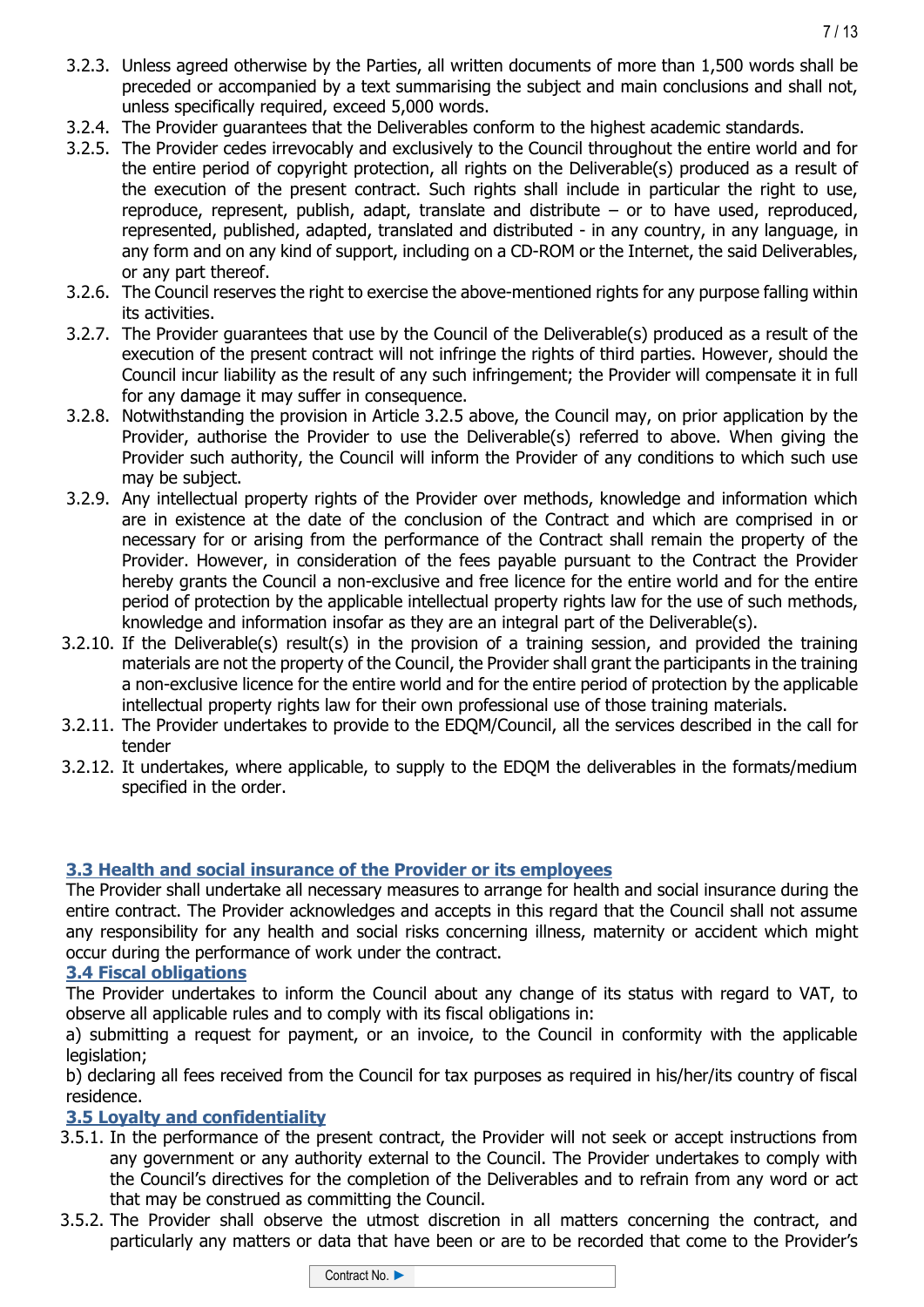attention in the performance of the contract. Unless obliged to do so under the terms of the contract, or expressly authorised to do so by the Secretary General of the Council, the Provider shall refrain at all times from communicating to any person, legal entity, government or authority external to the Council any information which has not been made public and which has come to the Provider's notice as a result of dealings with the Council. Nor shall the Provider seek to gain private benefit from such information. Neither the expiry of the contract nor its termination by the Council shall lift these obligations.

# **3.6 Disclosure of the terms of the contract**

- 3.6.1.The Provider is informed and gives an authorisation of disclosure of all relevant terms of the contract, including identity and price, for the purposes of internal and external audit and to the Committee of Ministers and to the Parliamentary Assembly of the Council with a view to these latter discharging their statutory functions, as well as for the purpose of meeting the publication and transparency requirements of the Council of Europe or its donors. The Provider authorises the publication, in any form and medium, including the websites of the Council of Europe or its donors, of the title of the contract/projects, the nature and purpose of the contract/projects, name and locality of the Provider and amount of the contract/project.
- 3.6.2.Whenever appropriate, specific confidentiality measures shall be taken by the Council to preserve the vital interests of the Provider.

# **3.7 Use of the Council of Europe's name**

The Provider shall not use the Council's name, flag or logo without prior authorisation of the Council.

# **3.8 Data Protection**

- 3.8.1.Without prejudice to the other provisions of this contract, the Parties undertake, in the execution of this contract, to comply at all times with the legislation applicable to each of them concerning the processing of personal data.
- 3.8.2.Where the Provider, pursuant to its obligations under this contract, processes personal data on behalf of the Council, it shall:
	- i. Process personal data only in accordance with written instructions from the Council;
	- ii. Process personal data only to the extent and in such manner as is necessary for the execution of the contract, or as otherwise notified by the Council;
	- iii. Implement appropriate technological measures to protect personal data against accidental loss, destruction, damage, alteration or disclosure. These measures shall be appropriate to the harm which might result from any unauthorised or unlawful processing, accidental loss, destruction, or damage while having regard to the nature of the personal data which is to be protected;
	- iv. Take reasonable steps to ensure the reliability of the Provider's employees having access to the personal data and to ensure that they have committed themselves to confidentiality or are under an appropriate statutory obligation of confidentiality and thus agree to comply with the data protection obligations set out in this contract;
	- v. Obtain written consent from the Council prior to any transfer of possession or responsibility for the personal data to any subcontractors. If the Council chooses to authorise subcontracting, the same data protection obligations as set out in this contract shall be imposed on the subcontractor by way of a contract. The Provider shall remain fully liable to the Council for the performance of that subcontractor's obligations.
	- vi. Notify the Council within five working days if it receives:

a. a request from a data subject to have access (including rectification, deletion and objection) to that person's personal data; or

b. a complaint or request related to the Council's obligations to comply with the data protection requirements.

- vii.Provide the Council with full assistance in relation to any such request or complaint and assist the Council to fulfil its obligation to respond to the requests for rectification, deletion and objection, to provide information on data processing to data subjects and to notify personal data breaches;
- viii. Allow for and contribute to checks and audits, including inspections, conducted or mandated by the Council or by any authorised third auditing person. The Provider shall immediately inform the Council of any audit not conducted or mandated by the Council;
- ix. Not process nor transfer personal data outside the jurisdiction of a Council of Europe Member State without the prior authorisation of the Council and provided that an adequate level of protection is guaranteed by law or by ad hoc or approved standardised safeguards (such as binding corporate rules) in the jurisdiction of the recipient;

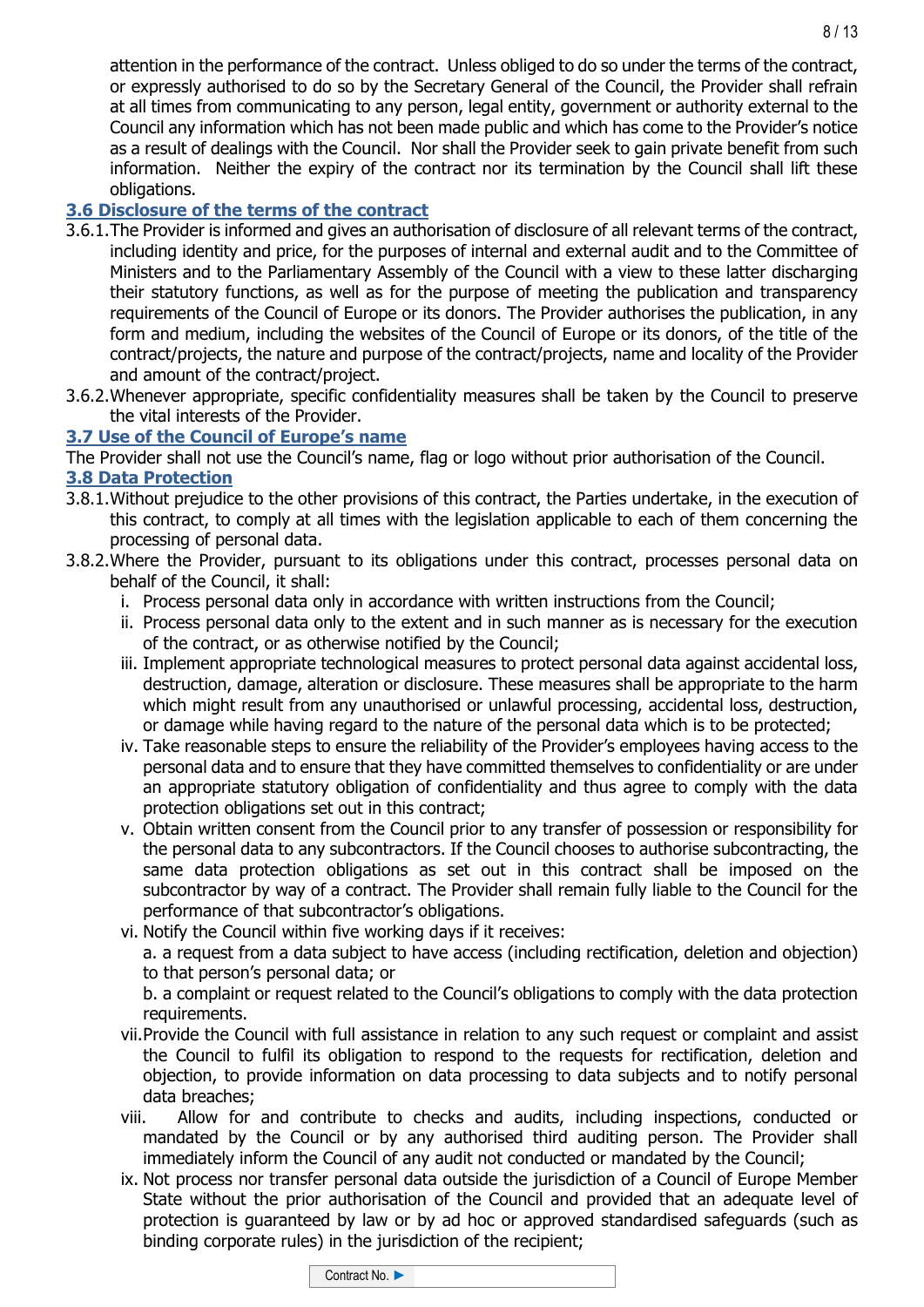- x. Make available to the Council all information necessary to demonstrate compliance with the obligations under the contract in connection with the processing of personal data and the rights of data subjects;
- xi. Upon the Council's request, delete or return to the Council all personal data and any existing copies, unless the applicable law requires storage of the personal data.
- xii.not to divulge documents or data to other persons, whether public or private persons, or natural or legal persons;

Data storage media provided by the Council and all documents, irrespective of their nature, that result from the processing of these media by the Provider, remain the property of the Council.

The data in these storage media and documents are strictly covered by professional confidentiality. The Provider shall take all necessary precautions to protect the information, in particular to prevent it from being distorted, damaged or communicated to persons that have not been authorised by the Council.

3.8.3.General restrictions on the use of the Information System

The use of the Information System (IS) of the EDQM is subject to authorisation from the EDQM. That authorisation is granted on a strictly personal basis and may not be transferred, even temporarily, to a third party in any circumstances.

The Provider shall provide a list of names of the operatives needing to log on to the EDQM's IS, whether on-site or remotely. The EDQM reserves the right to choose at any time to authorise or refuse access to the IS to the Provider's operatives.

The IS the property of the Council of Europe/EDQM and reserved for the professional activities of its staff and is made available Provider strictly for the purposes of their brief.

Serious infringements are listed in the aforementioned instructions.

#### **3.9 Parallel Activities**

Where the Provider is a natural person who is employed in parallel to this Contract, they hereby confirm that they:

a) have been granted approval from their employer to perform paid services for the Council under this Contract, and/or

b) have been granted leave during the performance of their obligations under this Contract.

### **3.10 Other obligations**

- 3.10.1.In the performance of the present contract, the Provider undertakes to comply with the applicable principles, rules and values of the Council.
- 3.10.2. The Staff Regulations and the rules concerning temporary staff members shall not apply to the Provider.
- 3.10.3. Nothing in this contract may be construed as conferring on the Provider the capacity of a Council of Europe staff member or employee.
	- 3.10.4. The Provider shall be required to comply with the laws and regulations on health and safety and working conditions of the country in which its staff are employed.
	- 3.10.5. It shall also comply with the provisions of the eight fundamental conventions of the International Labour Organization, in cases in which these are not already integrated in the laws and regulations of the country in which these staff are employed.

### **3.11 Subcontracting**

As the contract is concluded *intuitu personae*, the Parties agree that the Provider may not, in any circumstances, entrust the performance of all or part of the services covered by the present contract to a third-party subContractor without the prior, written consent of the Council.

Should the Provider make use, with the prior, written consent of the Council, of one or more subContractors, it is expressly agreed that:

- The use of subContractors shall not in any way reduce the responsibility of the Provider towards the Council in respect of the contract, and the Provider shall remain the guarantor in respect of the Council of the proper performance of the contract and remain its exclusive talking partner;
- The Provider shall impose contractual requirements on subContractors enabling it to fulfil its obligations vis-à-vis the Council;

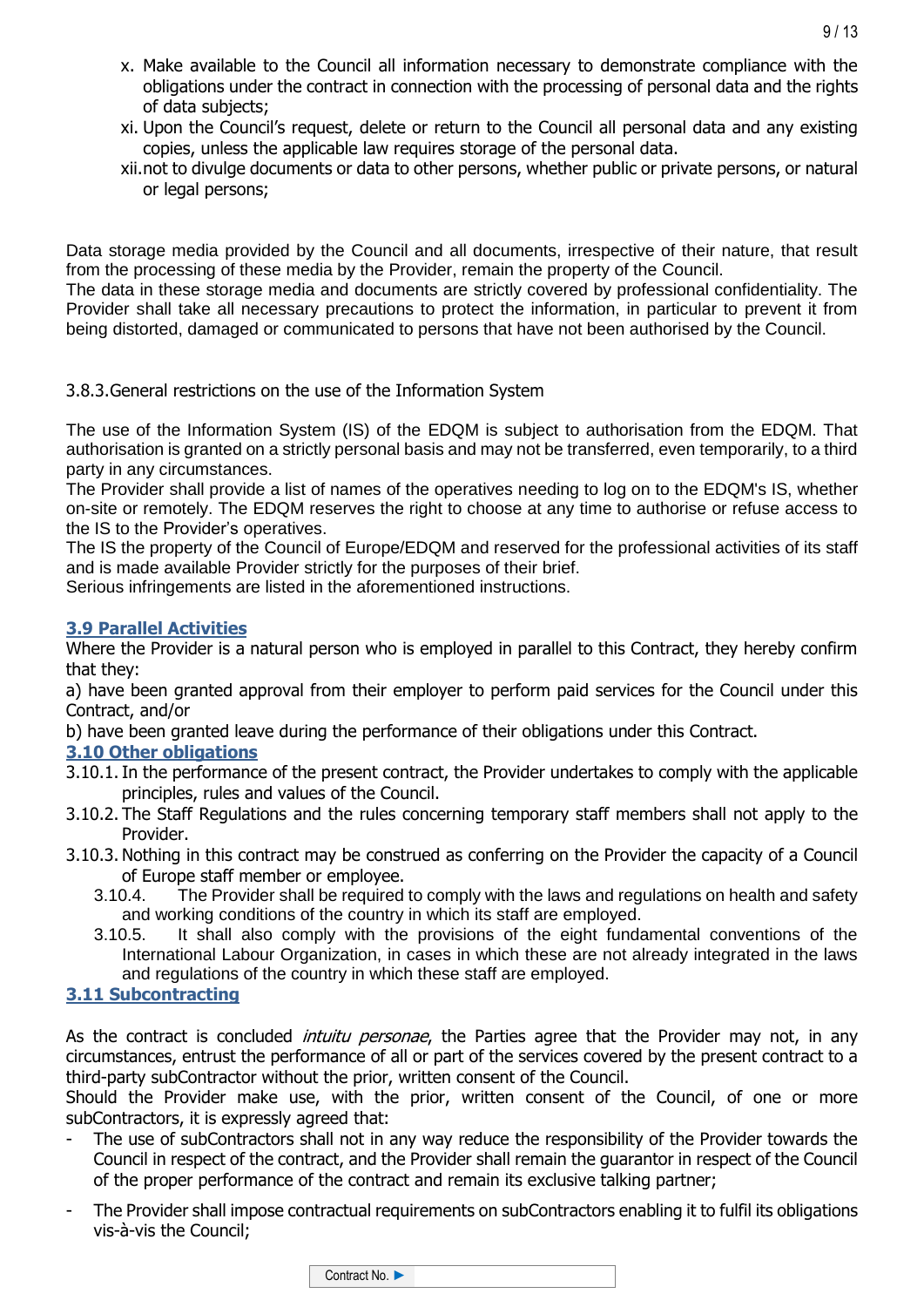- The Provider shall choose its subContractors in line with criteria of reliability, security/secret and permanency and define their obligations so that it can ensure strict compliance with its own obligations;
- The Provider shall give the Council prior notice and as promptly as possible, of its intention to dispense with the services of a subContractor;
- The Provider's subContractors and employees must be bound to transfer to the Contractor all intellectual property rights relating to their implementation of all or part of the deliverables, so that all these rights may be transferred exclusively to the Council by the Provider.

### **3.12 Responsibility**

The Provider shall assume full responsibility for any consequences arising from its failings, errors or omissions, as well as from any failings, errors or omissions on the part of its operatives or subContractors, with the onus on the Provider to take action against the operative(s) or subContractor(s) concerned in order to enforce their liability.

In particular, the Provider shall be fully liable in respect of the Council for any increase in overheads, disruption of schedules or infringements of data and information systems that might be suffered by the Council as a result of the failings, errors or omissions or negligence of the Provider or its operatives or subContractors.

The Provider shall assume full responsibility for the obligations arising from its capacity of employer.

#### **ARTICLE 4 – FEES, EXPENSES AND MODE OF PAYMENT**

#### **4.1 Ordering**

- 4.1.1. Each time an Order Form is sent, the selected Provider undertakes to take all the necessary measures to send it **signed** to the Council within the deadline indicated in the Tender File. If this Provider is unable to take the Order or if no reply is given on his behalf within that deadline, the Council may call on another Provider, if any, in accordance with the terms of the Tender File.
- 4.1.2. An Order Form is considered to be legally binding when the Order, signed by the Provider, is approved by the Council, by displaying a Council's Purchase Order number on the Order, as well as by signing and stamping the Order concerned. Copy of each approved Order Form shall be sent to the Provider, to the extent possible on the day of its signature.
- 4.1.3. In return for the fulfilment by the Provider of its obligations under each Order, the Council undertakes to pay the Provider the fees as indicated in the relevant Order Form, in the currency specified in the Table of fees.
- 4.1.4. Amounts/Fees indicated in this Contract and in each Order are final and not subject to review.

### **4.2 VAT**

- 4.2.1. Should the Provider not be subject to VAT, the amount invoiced shall be net fixed amount. Should the Provider be subject to VAT, the amount shall be invoiced as indicated in Articles 4.2.2 to 4.2.5.
- 4.2.2. Should the deliverables be taxable in France, the amount invoiced shall be VAT inclusive.
- 4.2.3. Should the deliverables be taxable in another EU country, and unless otherwise agreed between the Parties, the Council will provide the Provider with an exemption certificate prior to the signature of the contract. The exemption certificate sent by the Council of Europe should be retained by the Provider and presented to the relevant tax authorities to justify tax-free invoicing. In accordance with Article 2 b) of Council Directive 2001/115/EC, the following should be stated in the invoice: "Intra-Community sale/service to an exempted organisation: Articles 143 and 151 of Council Directive 2006/112/EC" and should indicate the final total amount excluding VAT. In case the CoE will not be in a position to provide the said certificate, the Council will pay the invoice with VAT included.
- 4.2.4. Should the deliverables be taxable in a non-EU country, the amount invoiced will not include VAT if the local (national) legislation allows for it, or if the Council of Europe enjoys tax exemption through other means in the country concerned. Otherwise, it shall include VAT.
- 4.2.5. For the provision of "online services", should the Provider be established either in an EU country (other than France) or in a non-EU country, the invoiced amount shall include French VAT at the applicable rate. The invoice shall indicate the total amount without taxes, the rate and the amount of the VAT and the total amount 'all tax included'. The invoice shall also stipulate the following

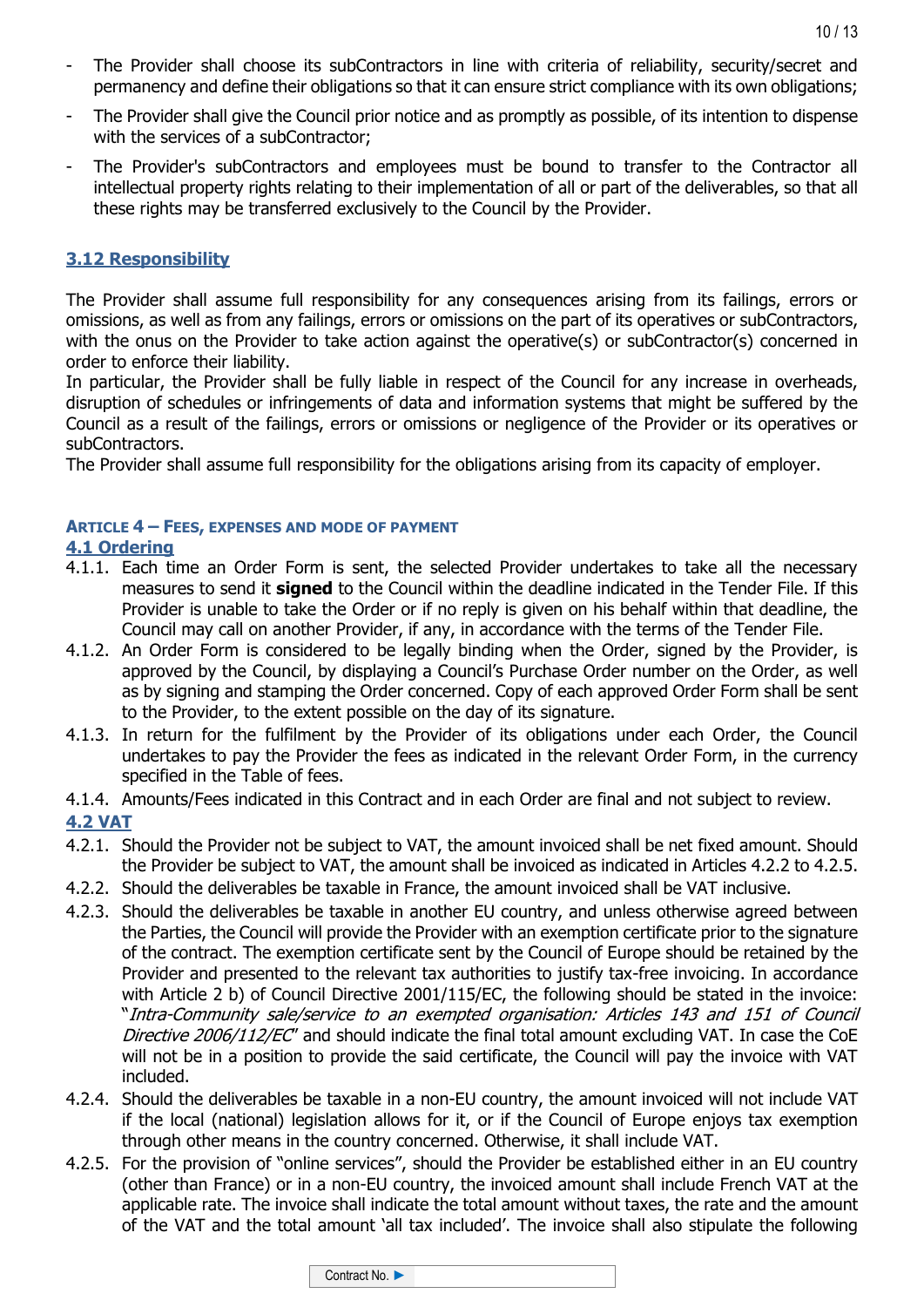statement: "Intra-community sale/service: French VAT collected by the Provider and paid to the Mini One-Stop shop in [Address/Country]".

# **4.3 Invoicing and payment**

- 4.3.1. For each Order completed, and upon acceptance of the Deliverable(s) by the Council, the Provider shall submit an invoice or a request for payment in triplicate and in the currency specified in the Table of fees, in conformity with the applicable legislation.
- 4.3.2. Before accepting the Deliverable(s), the Council reserves the right to ask the Provider to submit any other document or information that may serve the purpose of establishing that the Contract has been duly executed.
- 4.3.3. In the case of event organisation, the Provider shall in any case submit any document that proves that the event took place, including but not limited to an attendance sheet broken down into half days specifying the location, date(s) and time(s) of the event(s) or activity(ies), to be individually signed by each participant and the Provider.
- 4.3.4. The payment for the Deliverables to be paid by the Council shall be made within 60 calendar days of submission of the invoice described in Article 4.3.1, subject to the submission of the Deliverable(s) described in the Terms of reference and its/their acceptance by the Council.
- 4.3.5. Advance payments are subject to a written agreement between the parties, on an order by order basis, and should be paid within 60 calendar days upon signature of the Order concerned.

### **4.4 Other expenses**

- 4.4.1. In the event of the Provider being required to travel for the purposes of the contract, and provided the Terms of reference do not stipulate that the fees already include travel and subsistence expenses, the Council undertakes, subject to its prior agreement, to reimburse travel and subsistence allowances in compliance with the Council's applicable Rules.<sup>3</sup>
- 4.4.2. Travel expenses referred to under 4.4.1 will be reimbursed on the basis of the rail fare (first class) or air fare (tourist class) upon presentation of an invoice on the letterhead of the relevant vouchers. Subsistence expenses (including travel expenses within the locality visited) will be reimbursed at the applicable daily rate.
- 4.4.3. In the event of the Provider being required to travel for the purposes of the contract, the duration of the Provider's travel and stays will be covered by an insurance policy with the insurers CHARTIS (Policy No. 2.004.761). A telephone helpline is available in case of emergency (+ 32 (0)3 253 69 16). The said insurance will cover specific risks related to travel and stay of the Provider (including medical costs related to unforeseen illness or accident, repatriation, death, cancellation of journey or flight, theft or loss of personal possessions). The insurance policy does not cover persons over 75 years of age.

#### **ARTICLE 5 - BREACH OF CONTRACT**

- 5.1. In the event that:
	- a) the Provider does not satisfy the conditions laid down in this contract or those resulting from any modifications duly accepted in writing by both parties, in accordance with the provisions of Article 6 below; or
	- b) the Deliverables provided as referred to under Article 1.1 do not reach a satisfactory level; or
	- c) the Provider is in any of the situations listed in Article 10.2.

the Council may consider there to have been a breach of contract and may consequently refuse to pay to the Provider the amounts referred to in Article 4.1 and Article 4.4 above.

- 5.2. In the cases described in paragraph 5.1 above, the Council reserves further, at any moment and further to prior notification to the Provider, the right to terminate the contract in all or in part. In case of termination, the Council shall pay only the amount corresponding to the deliverables actually and satisfactorily provided at the time of termination of the contract and shall request reimbursement of the sums already paid for Deliverables not provided. In case of partial termination, the obligations of the parties shall endure for all deliverables which are not subject of the notification of termination.
- 5.3. The outstanding sums shall be paid to the Council's bank account within 60 calendar days from the notification in writing by the Council to the Provider regarding the outstanding sums to be paid.

#### **ARTICLE 6 - MODIFICATIONS**

<sup>&</sup>lt;sup>3</sup> CM/Del/Dec(2010)1089/11.3 appendix 9 [https://search.coe.int/intranet/Pages/result\\_details.aspx?ObjectId=09000016805ceb14](https://search.coe.int/intranet/Pages/result_details.aspx?ObjectId=09000016805ceb14)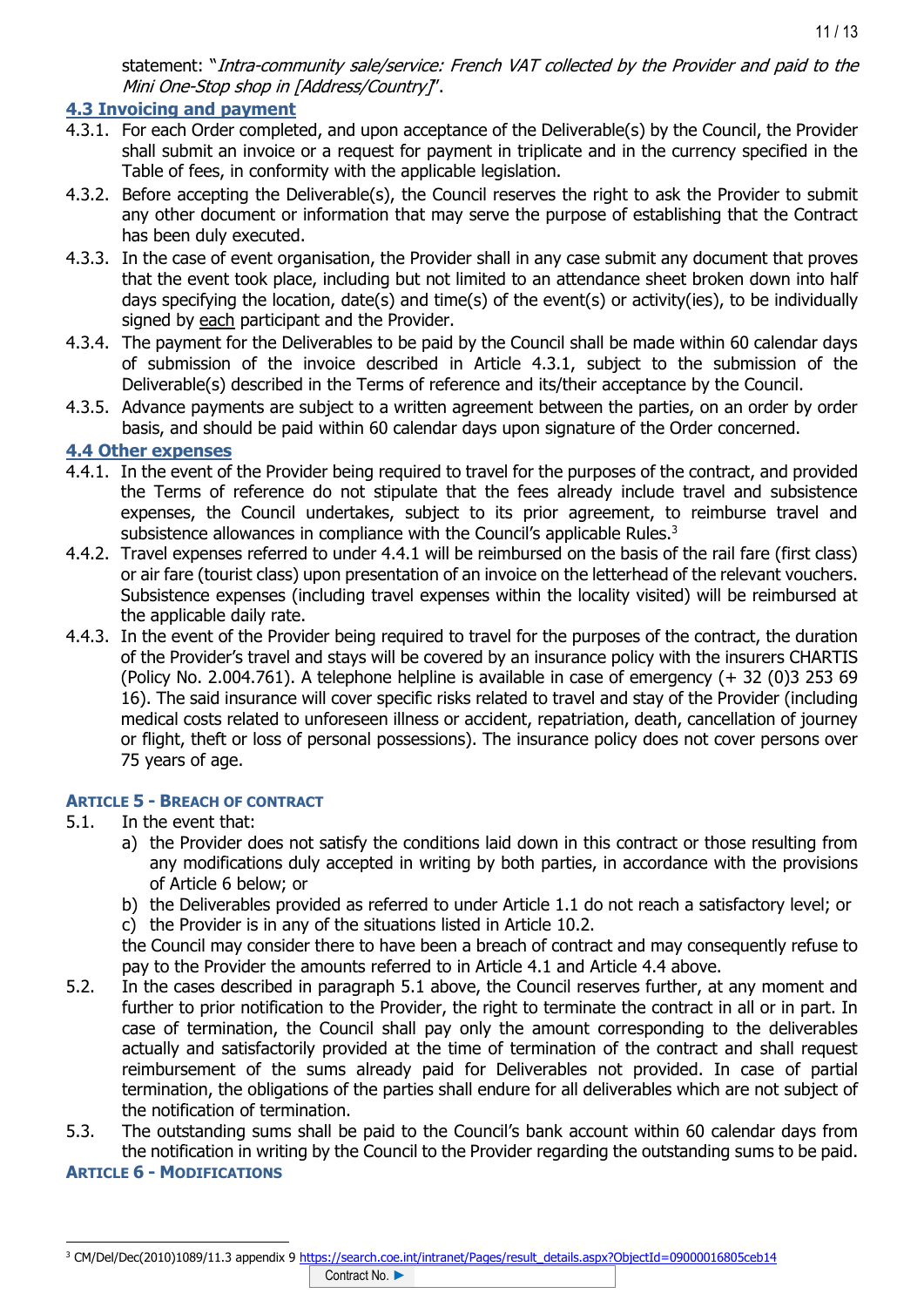- 6.1. The provisions of this contract cannot be modified without the written agreement of both parties. This agreement may take the form of an exchange of emails provided it is done using the contact details specified in Article 8.
- 6.2. Any modification shall not affect elements of the contract which may distort the initial conditions of the tendering procedure or give rise to unequal treatment between the tenderers.
- 6.3. This contract may not be transferred, in full or in part, for money or free of charge, without the Council's prior authorisation in writing.
- 6.4. The Provider may not subcontract all or part of the Deliverables without the written authorisation of the Council.

## **ARTICLE 7 - CASE OF FORCE MAJEURE**

- 7.1. In the event of force majeure, the parties shall be released from the application of this contract without any financial compensation. Force majeure is defined as including the following: major weather problems, earthquake, strikes affecting air travel, attacks, a state of war, pandemic crisis health risks or events that would require the Council or the Provider to cancel the contract.
- 7.2. In the event of such circumstances each party shall be required to notify the other party accordingly in writing, within a period of 7 calendar days.

# **ARTICLE 8 - COMMUNICATION BETWEEN THE PARTIES**

- 8.1. The Contact point within the Council of Europe is indicated on the cover page of the Act of Engagement (See page 1 above).
- 8.2. The Provider can be reached through the means indicated in the Act of Engagement (see page 1 above).
- 8.3. Any communication is deemed to have been made when it is received by the receiving party, unless the Contract refers to the date when the communication was sent.
- 8.4. Electronic communication is deemed to have been received by the receiving party on the day of successful dispatch of that communication, provided that it is sent to the addressees listed in paragraphs 1 and 2 above. Dispatch shall be deemed unsuccessful if the sending party receives a message of non-delivery. In this case, the sending party shall immediately send again such communication to any of the other addresses listed in paragraphs 1 and 2 above. In case of unsuccessful dispatch, the sending party shall not be held in breach of its obligation to send such communication within a specified deadline, provided the communication is dispatched by another means of communication without further delay.
- 8.5. Mail sent to the Council using the postal services is considered to have been received by the Council on the date on which it is registered by the department identified in paragraph 1 above.
- 8.6. Formal notifications made by registered mail with return receipt or equivalent, or by equivalent electronic means, shall be considered to have been received by the receiving party on the date of receipt indicated on the return receipt or equivalent.

### **ARTICLE 9 –ACCEPTANCE**

The provision of Deliverables referred to in this contract shall be the subject of a written acceptance procedure. If acceptance is refused, the Council shall inform the Provider accordingly, giving reasons, and may set new modalities for the provision of the Deliverables. If acceptance is refused again, the Council may terminate the Contract in whole or in part without previous notice and without paying any financial compensation.

### **ARTICLE 10 – CHANGES IN THE PROVIDER'S SITUATION OR STANDING**

- 10.1. The Provider shall inform the Council without delay of any changes in their address or legal domicile or in the address or legal domicile of the person who may represent them.
- 10.2. The Provider shall inform also inform the Council without delay:
	- a) if they are involved in a merger, takeover or change of ownership or there is a change in their legal status;
	- b) where the Provider is a consortium or similar entity, if there is a change in membership or partnership.
	- c) if they are sentenced by final judgment on one or more of the following charges: participation in a criminal organisation, corruption, fraud, money laundering;
	- d) if they are in a situation of bankruptcy, liquidation, termination of activity, insolvency or arrangement with creditors or any like situation arising from a procedure of the same kind, or are not subject to a procedure of the same kind;
	- e) if they have received a judgment with res judicata force, finding an offence that affects their professional integrity or serious professional misconduct;